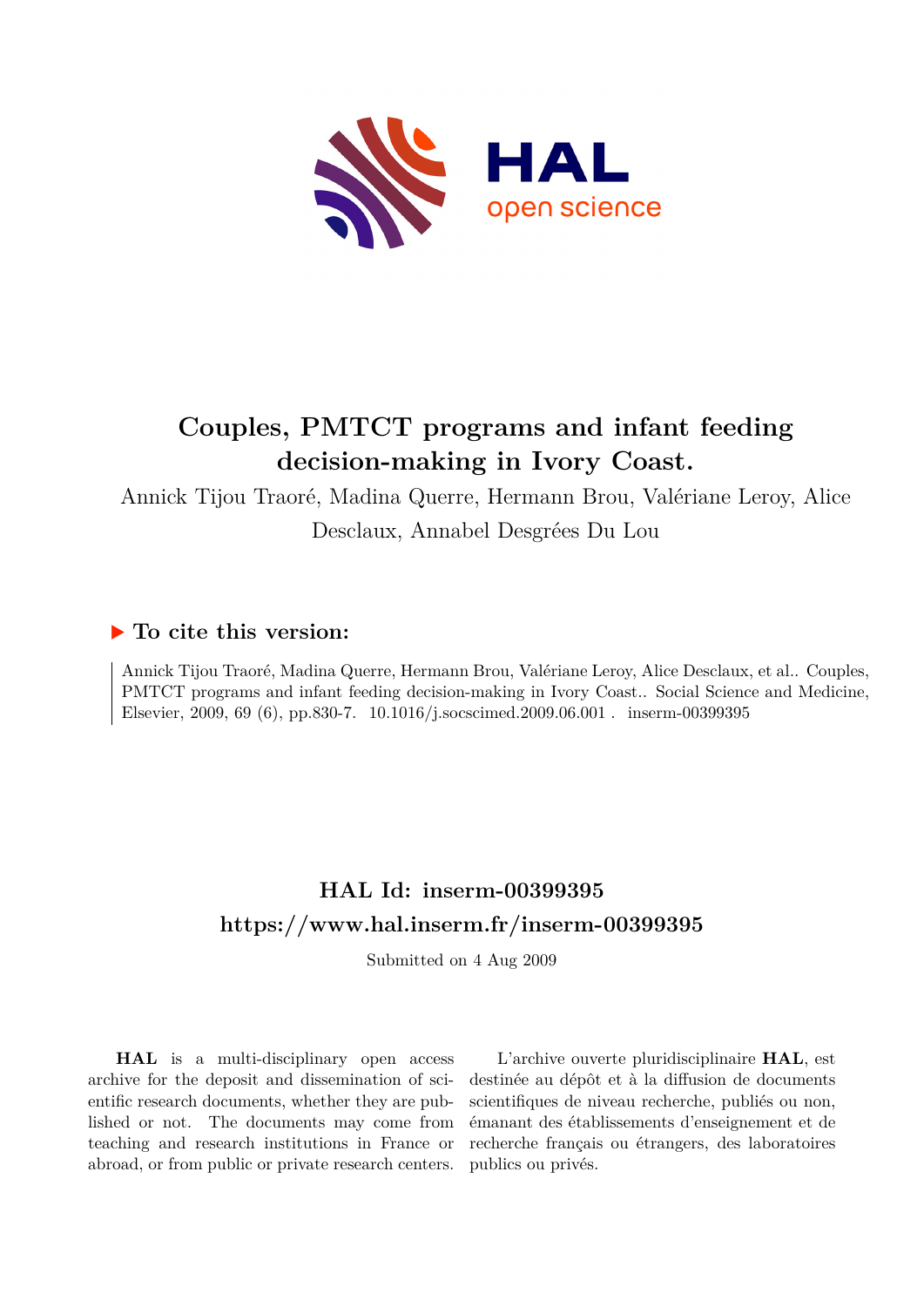## *Couples, PMTCT programs and infant feeding decision-making in Ivory Coast*

Annick Tijou-Traoré <sup>1</sup> , Madina Querre <sup>2</sup> , Hermann Brou <sup>3</sup> , Valériane Leroy <sup>4</sup> , Alice Desclaux <sup>2</sup> , Annabel Desgrées Du Lou <sup>5 \*</sup> , **DITRAME study group ANRS 1201-1202-1253-1271**

*ADES, Am nagement, D veloppement, Environnement, Sant et Soci t s 1* <sup>é</sup> <sup>é</sup> <sup>é</sup> <sup>é</sup> <sup>é</sup> *CNRS : UMR5185 , Universit*é *Michel de Montaigne - Bordeaux III , Universit*é *Victor Segalen - Bordeaux II , UMR ADES Maison des Suds 12, Esplanade des Antilles 33607 PESSAC CEDEX,FR*

*CReCSS, Centre de Recherche Cultures, Sant , Soci t s (JE 2424) 2* <sup>é</sup> <sup>é</sup> <sup>é</sup> *Universit*é *Paul C*é*zanne - Aix-Marseille III , JE2424 , MMSH 5 rue du Ch*â*teau de l*'*Horloge 13094 Aix-en-Provence cedex 2,FR*

*ENSEA 3 ENSEA , Abidjan,CI*

<sup>4</sup> Centre épidémiologie et biostatistique INSERM : U897, Université Victor Segalen - Bordeaux II, FR

*CEPED, Centre population et d veloppement 5* <sup>é</sup> *IRD , INED , Universit*é *Paris Descartes , CEPED 221 Boulevard Davout 75020 Paris,FR*

\* Correspondence should be adressed to: Annabel Desgrées Du Lou <annabel.desgrees@ird.fr >

### **Abstract**

**In Sub-Saharan Africa, prevention of HIV pediatric infection due to breastfeeding requires turning to alternatives to prolonged breastfeeding: artificial feeding or exclusive breastfeeding with early weaning. Choosing a preventive option and applying it does not only depend upon the mother but also on the father and more specifically on couple interactions. To date, not enough studies have considered this question. In Abidjan, Ivory Coast, HIV-positive women and their infants were followed-up during two years in Ditrame Plus, a Prevention of HIV Mother-to-Child transmission (PMTCT) project. Within this project and on the basis of interviews conducted with couples and women, we analyzed the construction of decisions and practices concerning the application of preventive infant feeding options.**

**Differences may be found between women**'**s and men**'**s in discourses regarding their attitudes, which are in part related to their conceptions of motherhood and fatherhood. When men know their wife**'**s HIV**+ **status and are involved in the PMTCT project, they play an active role in applying the advices received. However, women do not always need the support of their spouse to do so. The project team also plays an important role for the adoption of preventive behaviors by women and men. The implementation of preventive options is a complex process in which three groups of actors (women, men and the project team) interact. In order to optimize PMTCT programs for couples, it is essential that this dynamic be taken into account.**

**MESH Keywords** Adult ; Age Distribution ; Attitude to Health ; Breast Feeding ; psychology ; Cote d'Ivoire ; Decision Making ; Family Characteristics ; Feeding Methods ; psychology ; Female ; HIV Infections ; prevention & control ; transmission ; Humans ; Infant ; Infant Nutritional Physiological Phenomena ; Infectious Disease Transmission, Vertical ; prevention & control ; Interpersonal Relations ; Interviews as Topic ; Male ; Middle Aged ; Sex Distribution ; Socioeconomic Factors ; Truth Disclosure ; Young Adult

## **Introduction**

HIV infection among children under 15 is a growing problem in the world and nearly 90% of infected children live in Sub-Saharan Africa. In most cases, the infection is transmitted from mother to child before, during, or after childbirth (UNAIDS, 2008 ). In developing countries, in-utero risks of transmission or risks at childbirth can be significantly reduced by simple and inexpensive prophylactic measures (WHO, 2007 ; Leroy et al, 2005 ). However, any efficacy related to these measures may be cancelled when breastfeeding, another manner of transmission, is practiced (Van de Perre, 2000 ). In Sub-Saharan African countries, mother's milk causes between one-third and 40% of the cases of pediatric HIV infection. (Becquet et al, 2005 ). Studies have shown that in the absence of intervention, the rate of mother to child transmission is estimated at between 15 and 30% when the infant is not breastfed and can increase to 45% when breastfeeding is practiced (De Cock et al, 2000 ). The prevention of HIV-transmission through breastfeeding is problematic. Indeed, in low-resource countries, as in the case of Sub-Saharan Africa, prolonged maternal breastfeeding is the norm (Becquet et al, 2005 ). Moreover, it is also promoted by WHO and other organizations for the health benefits that it offers for the infant as it contributes to reducing morbidity and mortality (WHO, 2007 ). Since the end of the 1980s, international recommendations for HIV and infant feeding in these countries have been progressively developing to find a balance between the risk of HIV transmission and the risks of infant morbidity and mortality linked with replacement feeding (Coutsoudis, 2005 ). For Sub-Saharan Africa, these recommendations have given rise to two main alternatives to prolonged maternal breastfeeding: substitutes for breast milk or exclusive breastfeeding with early and rapid weaning. These strategies are supplemented with counseling and continuous support for infant feeding, notably after infant HIV test and 6 months after infant's birth (WHO, 2007 ).

However, in Sub-Saharan Africa, the choice between infant feeding options and putting them into practice constitutes important obstacles for the HIV-positive mothers because they are often compelled to act in contradiction with traditional practices. Firstly, women's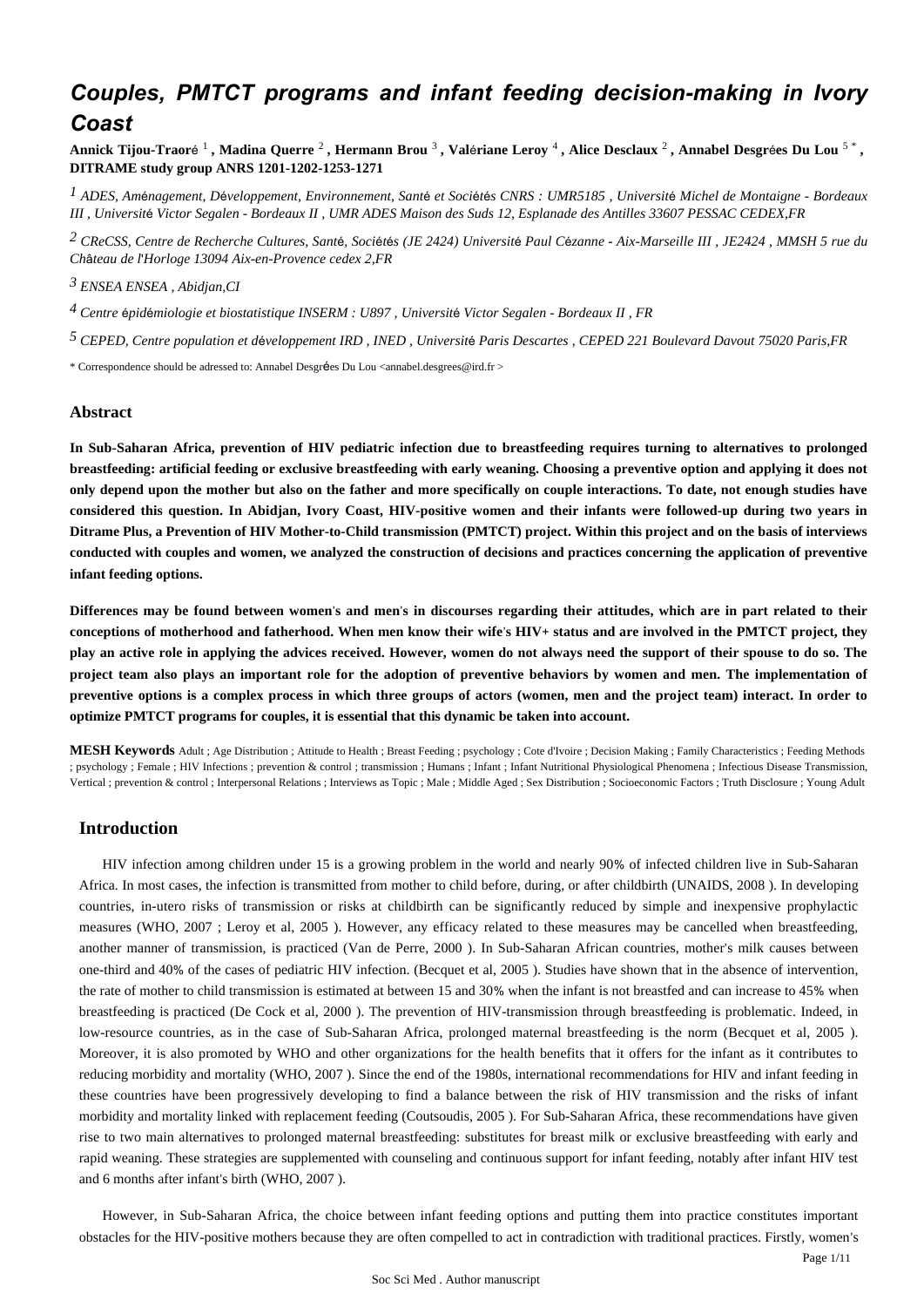perceptions of breastfeeding contributes to their difficulty in avoiding breastfeeding or in weaning early. Women, seen as nourishing mothers, are the main actors in this practice; a "traditionally" feminine domain (Bonnet, 1988 ). Breastfeeding is the symbol of "good mothering" (Desclaux, 2002 ). In areas where exclusive breastfeeding is not an usual pattern, mothers consider it necessary to feed other liquids to their infants, such as plain or sugared water, teas, or fruit juice (Becquet et al, 2005 ). The contrast between feeding practices advised in PMTCT and usual patterns, which consists of non-exclusive prolonged maternal breastfeeding, presents an important social risk for women. There, mothers who do not breastfeed are subject to strong stigmatization that exposes them to revealing their HIV-positive status particularly to their spouse if they had not been previously informed them (Coulibaly Traoré & Desclaux, 2000 ). Mothers may also be exposed to pressures from those around them who incite them to breastfeed their infants or to give them other liquids, as it has been shown in South Africa (Thairu, Pelto, Rollins, Bland & Ntshangase, 2004 ). Mothers often feel guilty of depriving their infants of the nutritive value of mother's milk. This feeling of culpability may be accentuated by the campaigns promoting breastfeeding (Desclaux, 2002 ). Finally, the high cost of artificial feeding creates obstacles in accessibility when formula is not provided by any program. Exclusive maternal breastfeeding is also economically difficult given that weaning should be early (Coulibaly-Traoré & Desclaux, 2000 ).

Putting pediatric HIV infection prevention strategies and the decisional process that goes along with them into practice do not only pertain to the individual motivation of the mother. The larger context of the couple and couple interactions determine the constraints that have an influence on practices. Indeed, decisions concerning prevention result from the interaction of the attitudes and practices of the women and their spouses. The man is a key actor who is also involved in prevention practices, as a spouse and as a father. Reinforcing the efficacy and success of PMTCT programs depends upon research studies taking into consideration the couple, notably the perceptions and practices of women but also those of their spouses. This will allow to obtain further data which could be used to build PMTCT programs. More and more research held in Sub-Saharan Africa countries has shown that the couple constitutes a privileged access point to study such phenomena (Oyediran& Isiugo-Abanihe, 2002 ; Hollos & Larsen, 2004 ; Desgrées du Loû, 2005 ). Nevertheless, there is little research about the understanding of couples' HIV prevention behaviour. The majority of research focuses on women. Since the 1990s, the important role of men in reproductive health has been underlined, in particular in the International Conference on Population and Development (ICPD) held in 1994 (Greene & Biddlecom, 2000 ). But research in this domain remains rare. More and more programs emanating from international organizations, related to HIV/AIDS and reproductive health, as well as scientists and people living with HIV call for the greater implication of men (Population Reports, 1998 ; WHO, 2007 ).

In Sub-Saharan Africa, the relationship between men and women takes place in a dynamic of change, which has often been described ( Hollos & Larsen, 2004 ; Schatz, 2005 ) and which redefines male and female roles and statuses. For instance, a conjugal relationship is increasingly organized around communication (Hollos & Larsen, 2004 ; Zulu & Chepnegino 2003 ). Moreover, African women are becoming increasingly autonomous in the decision-making process pertaining to procreation and contraception (Orubuloye, Oguntimehin & Sadiq, 1997 ; Oyediran & Isiugo-Abanihe, 2002 ). Whether it be in the context of HIV or not, the idea of rights and duties concerning infants confirms the growing concerns vis-à-vis the future and material and social conditions of life (Datta, 2007 ; Marie, 1997 ; Montgom éry Hosegood, Busza, & Timaeus, 2006 ).

The analysis presented in this article is based on data collected in Abidjan, economic capital of the Ivory Coast. The objective is to understand, through conjugal interactions, the decision-making process of couples concerning infant feeding in the framework of a PMTCT project in which women, but also their partners who wish, receive advice about breastfeeding infants. More precisely, through the analysis of the discourse of HIV positive women and of couples in which the woman is HIV positive and the partner HIV positive or HIV negative, our objective is to try to understand the ways in which the couple choose and put into practice an alternative to prolonged breastfeeding. HIV can disturb three domains of conjugal life: the relation of the couple, their sexuality, and procreation. But HIV intervenes also in the feeding of the infant which is also another aspect of risk management in the couple. Each, according to his or her HIV status, is questioned through their status as a spouse or as a parent. What are their standpoints on feeding? What factors and elements are taken into account in the couples' negotiations?

This analysis will firstly consider the initial choice of the women and men regarding infant feeding options (i) then the conjugal negotiational process about their choice (ii). We will subsequently study the manner in which the choice is put into practice by analyzing the ways in which the practices are perceived by each of the members of the couple (iii) and the link with the social environment (iv). Finally, we will look at the impact that the project has on the choice of feeding practice. We will then uncover the key factors that structure feeding practices for couples in the context of HIV.

#### **The study area**

The Ivory Coast is one of the most affected West African countries by the HIV epidemic. In 2005, the prevalence rate among adults aged between 15–49 was 4.7% (EIS-CI). The Ivorian government has been actively involved in the struggle against the epidemic since the late 1980s. The strong points of its engagement have been the demand for access to treatments for the HIV infection (1996), an early involvement in the prevention of mother-to-child transmission (PMTCT) of HIV and the establishment of the first initiative for access to drugs for the HIV infection (1998) (Msellati, Vidal, & Moatti, 2001 ). Today, the prevention of the transmission of HIV from mother to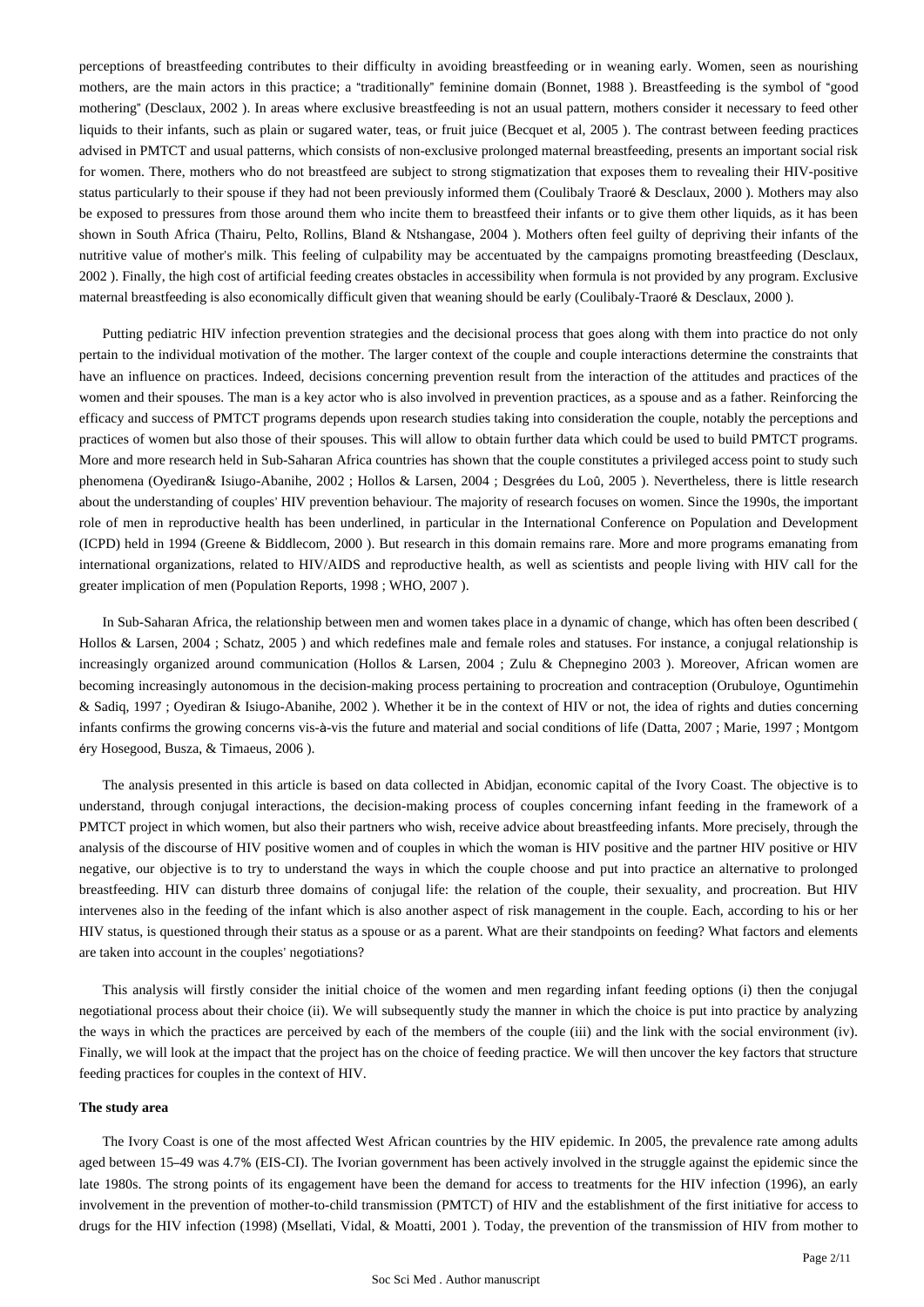child constitutes one the priorities of national policies in the fight against HIV/AIDS in the Ivory Coast and has been in operation since 1999.1 The number of PMTCT sites has gone from 26 in 2004 to 147 in 2006.

This process takes place in a climate of sociopolitical and military conflict that struck the country in September 2002. This crisis has seriously fragilised the health care system and worsened poverty but the PMTCT projects have continued to operate. In the Ivory Coast, amongst the general population, the norm in infant feeding is prolonged and non exclusive maternal breastfeeding (Becquet et al, 2005 ). The average duration of breastfeeding is estimated at 20 ½ months. Ninety-six percent of children are breast fed (DHS CI 1998/99 ). Exceptionally, outside of the framework of HIV, decisions concerning infant feeding are sometimes made by the man when the mother is ill or has passed away (Haxaire, 2002 ).

## **Methods**

This article is based on field data, derived from long, in-depth semi-structured recorded interviews, collected over the course of two social-science research programs nested in a PMTCT program: DITRAME PLUS2 . This program aimed to evaluate the efficacy of perinatal interventions in preventing the risk of mother-to-child transmission (Dabis et al, 2005 ; Becquet et al., 2007 ).

The first social science project (ANRS 1253)3 studied the sexual and reproductive behaviour of women who were offered HIV testing in the DITRAME PLUS project. This project is given in more detail in Annabel Desgrées du Loû and colleagues' paper in this special issue. Within this study, 33 HIV positive women and 26 male spouses participated in a qualitative survey, with in-depth interviews touching upon several topics including conjugal life, risks of HIV, counseling received on prevention, sexuality, and reproduction. The subject of infant feeding allowed for questions pertaining to the choice made and its difficulties, the practice itself and how it was carried out, the attitude of the spouse and of others around.

A first series of interviews was conducted with the women and their spouses. These women, who were included in the PMTCT program prior to 2003, benefited from free substitutes for breast milk. The interviews were conducted when the infant was aged between 4 and 9 months, then repeated a year later. For this analysis, we have retained the cases of 10 couples, five serodiscordant and five seroconcordant, with whom both interviews were conducted. They were conducted separately. The interview was proposed to the women by the personnel of the project. The partners were requested to participate in an interview by the same project members when they came to the project and after the woman had agreed. The order of interview was determined according to the availability of each of the interviewees. The interviews4 were conducted in the language spoken by the interviewee, mostly in French but also in Dioula. The second series of interviews was carried out using personalised questions stemming from the contents of the first interview. Each interview was transcribed, entered in a computer, analysed and classified using Word and Excel.

The second social science research project5 , held in 5 sites belonging to 5 developing countries, studied the social and cultural determinants of HIV transmission through breastfeeding. The presentation of the aims and methods of this project are given in more detail in Alice Desclaux and Chiara Alfieri's article in this journal. Within this project, a study was carried out with 30 HIV-positive women involved in the DITRAME PLUS program after March 2003.6

The population considered in these two qualitative researches was similar, involving women included in the Ditrame Plus PMTCT programme carried out in Abidjan between 2001 and 20057 . HIV testing and counselling was systematically offered to pregnant women who came for antenatal visit in one of the seven involved health centers in Abidjan. The HIV positive women as well as their infant were followed up for two years subsequent to delivery. This follow-up assured them medical, psychological and material support. They were encouraged to speak with their partner regarding the result of their test and the necessity for him to undergo screening. As for the feeding of the infant, two nutritional alternatives to prolonged maternal breastfeeding were proposed to the women in the framework of counselling, discussing the advantages and risks of each, before allowing the women to make a choice. The first option proposed was that of artificial milk. The second, exclusive maternal breastfeeding with early weaning beginning at 4 months (Becquet et al, 2007 ). Whatever their choice, the women were supported by the project health team. Before 2003, milk and other materials were supplied to them free of charge from the birth of the child, or from the time of weaning. After 2003, free milk provision was interrupted and exclusive breastfeeding was then favored by the women with economic difficulties.

Taking into account both populations will shed light on the role of men in making and applying choices of alternatives to prolonged breastfeeding in the context of HIV. We will refer to the population of "women interviewed alone" when their cases allow to nuance the analysis of this article.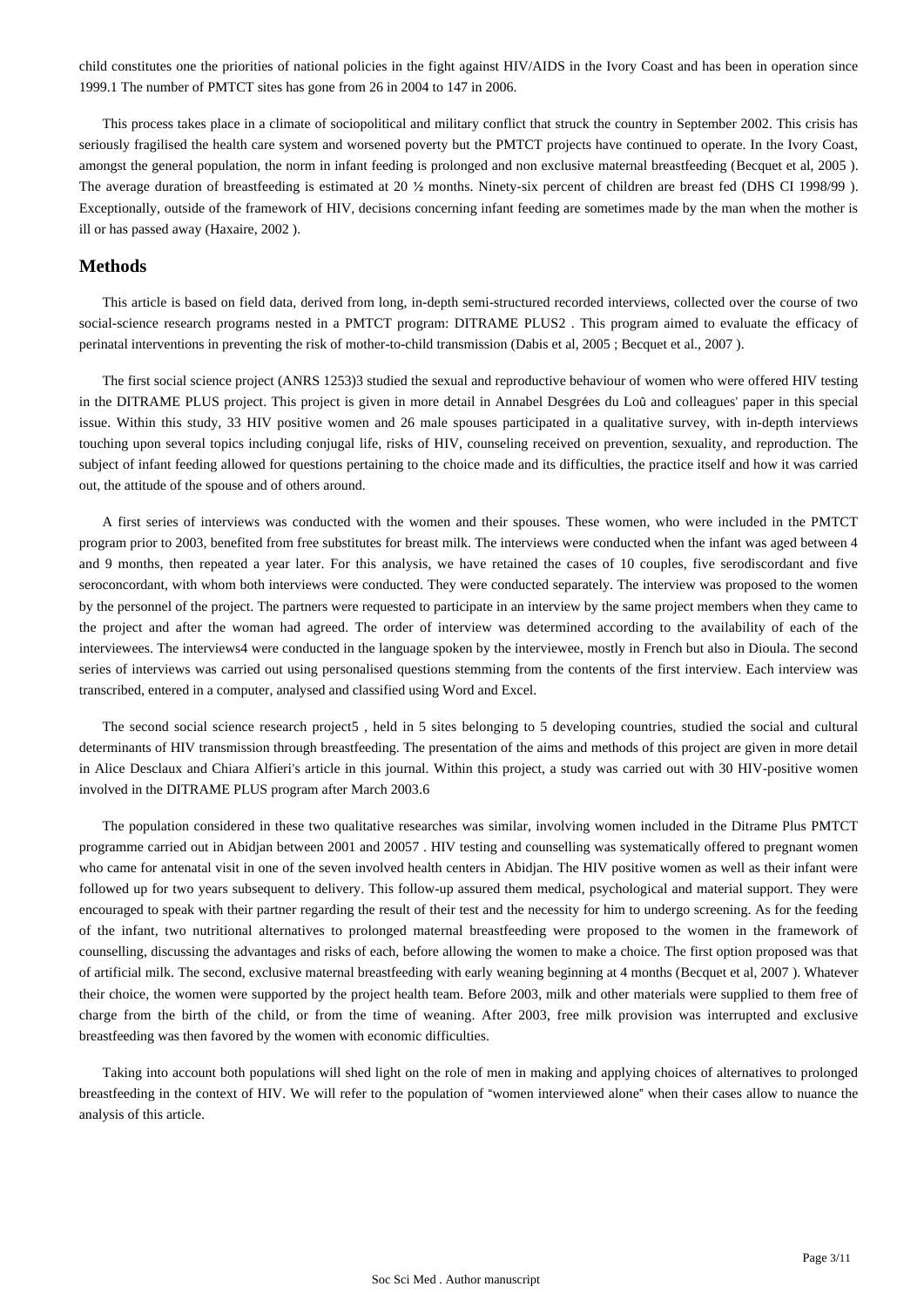## Socio-demographic characteristics of interviewees

| Sex                              | <b>ANRS 1253</b> |                | <b>ANRS 1271</b> |                |
|----------------------------------|------------------|----------------|------------------|----------------|
|                                  | $\mathbf F$      | $\, {\bf H}$   |                  | $\mathbf F$    |
|                                  | 10               | ${\bf 10}$     |                  | 16             |
| Age                              | 23 to 40         | 25 to 49       | 23 to 31         |                |
| <b>Educational Level</b>         |                  |                |                  |                |
| No schooling                     |                  |                |                  |                |
| Primary                          |                  |                |                  |                |
| Secondary                        | 3                | 6              |                  |                |
| Post-secondary                   |                  | 3              |                  |                |
| Employed                         | $\sqrt{5}$       | 8              | $7\phantom{.0}$  |                |
| Unemployed                       | $\sqrt{5}$       | $\sqrt{2}$     |                  | 9              |
| Residential status:              |                  |                |                  |                |
| Same residence                   | 7                |                | $10\,$           |                |
| Different residence              | $\mathfrak{Z}$   |                | 6                |                |
| Revelation of HIV to spouse      | 10               | 10             | $\sqrt{6}$       |                |
| Revelation of HIV status         |                  |                |                  |                |
| Individual interaction           | $\overline{4}$   |                | 6                |                |
| With a third person              | 6                |                | $\mathbf{0}$     |                |
| Feeding method <sup>*</sup>      | AM: 9<br>EMB: 1  |                | EMB: 8           | AM: 8          |
| Men participating in counselling |                  | $10\,$         |                  | $\mathbf{1}$   |
| Men screened for HIV             |                  | $10\,$         |                  | $\mathfrak{Z}$ |
| <b>HIV</b> status                | 10 VIH+          | 5 VIH+/5 VIH - | 16 VIH+          | 1 VIH+/2 VIH-  |
| $\star$<br>$\cdots$ $\cdots$     |                  |                |                  |                |

AM - Artificial Milk

EMB-Exclusive Maternal Breastfeeding with early weaning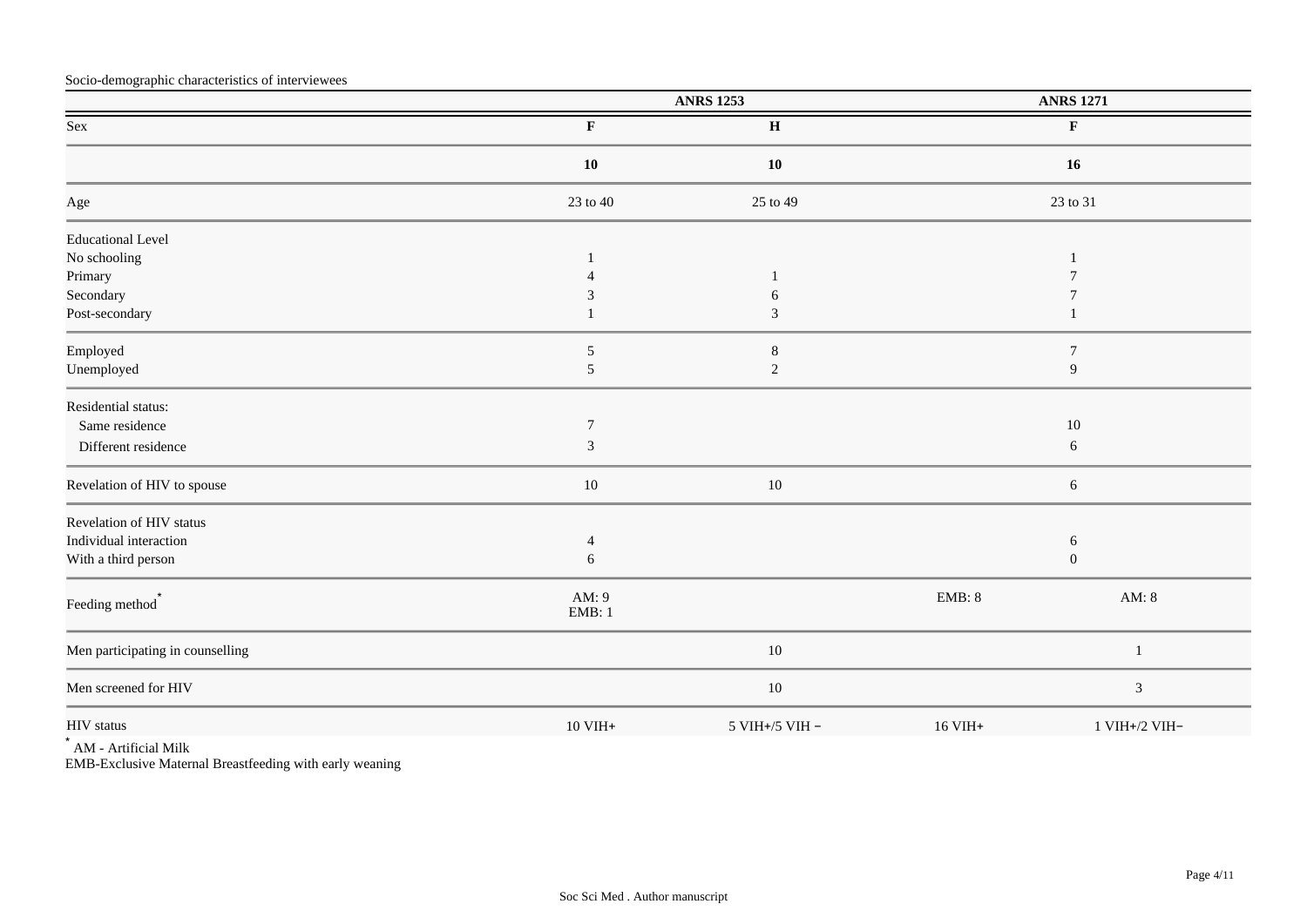## **Results**

#### **Factors underlying the initial choice of modality of infant feeding**

All of the women and men interviewed chose a modality of infant feeding that does not correspond to the norm in the Ivory Coast.

Among the men who were in contact with the project team, once informed about the seropositivity of their wife, and irrespective of their own HIV status, almost all chose or let themselves be convinced by adopting the method of using artificial feeding.

"As soon as we knew that Madam [my wife] was HIV positive, we were told to bottle feed the baby for his own safety. I never hesitated"

## HIV negative man

It is essentially the fact that their wife is HIV positive and the prevention of the child from HIV that guided their choice. At a second level, they also evoked the medical care in the project for their child and the fact that the artificial milk would be free. But, all of the spouses who did not yet know the serological status of their wife, and one spouse who was informed, opted for breastfeeding, stating that it was the norm and they themselves had been breastfed as infants.

"I was opposed from the first. All of my children were breastfed and people say that breastmilk is the most nutritious. So, for me (…) it is a question of principal."

HIV negative man who did not yet know the serological status of his wife

For the most part, the women interviewed did not make the same choice. Among the women, whether their spouses were aware or not of their serological status, half of them spontaneously chose exclusive maternal breastfeeding with early weaning. For them, their seropositivity was not the deciding factor. Many factors were behind their choice. For the women, breastfeeding illustrates the concrete dimensions of maternity and constitutes one of the means to assume their role as mother. Others mentioned that breastfeeding was the best way to feed their infants because of the nutritive qualities of milk and the fact that maternal milk can help to combat disease. Others feared that the materials associated with artificial feeding (feeding bottles, etc.) would give rise to curiosity of the people around them leading some women to uphold the decision of exclusive breastfeeding, a means for them to keep their seropositivity secret. This fear concerns women who live in extended families and also women who have not yet succeeded in revealing their status to their partners, like the " women interviewed alone". The other women interviewed, once aware of their HIV+ status, including those who did not receive free milk substitutes, considered that the best means to feed their infant was through artificial feeding. They justified their choice because of their wish to prevent the transmission of the disease to their child.

#### **Couples**' **negotiations about the choice of infant feeding**

The interviews with the couples have shown that the initial choice of the women and men are subjected to conjugal negotiation that reveals a compromise on the part of one of the members of the couple. Indeed, the most frequent is conjugal dissension pertaining to the choice of the mode of infant feeding. In this study, this concerned almost all serodiscordant couples but also one seroconcordant couple. The negotiations differ depending on the revelation of the HIV positive status to the spouse, the HIV positive status and the spouse's involvement in the PMTCT. We shall note both types of cases in the situation of disaccord.

Firstly, among men informed of their wife's seropositivity and involved in the project, HIV negative men and one HIV positive man tried to convince their wives to use artificial feeding. Most succeeded in doing so. These discussions are rarely conflictual, except in couples who do not ordinarily have an open and intense dialogue.

"We didn't even really debate over it much. She wanted to…. (….) I had to convince her."

#### Seronegative man

In order to convince their wife, men use different arguments. Some insist upon the prevention of the transmission of the virus to the infant. Some men ask their wife to follow the counseling of the project team. Some moderate the nutritional qualities of maternal milk and the link that is systematically made with the intelligence of the infant. Finally others prefer to not even mention HIV, in order to save their wife from any guilt she may feel, and moderate the emotional dimension attributed to breastfeeding:

"She wanted to have the baby (…) to take it to the breast. Well…I know that it shocked her but I tried to explain that there are other ways to feel and be close to a infant."

HIV negative man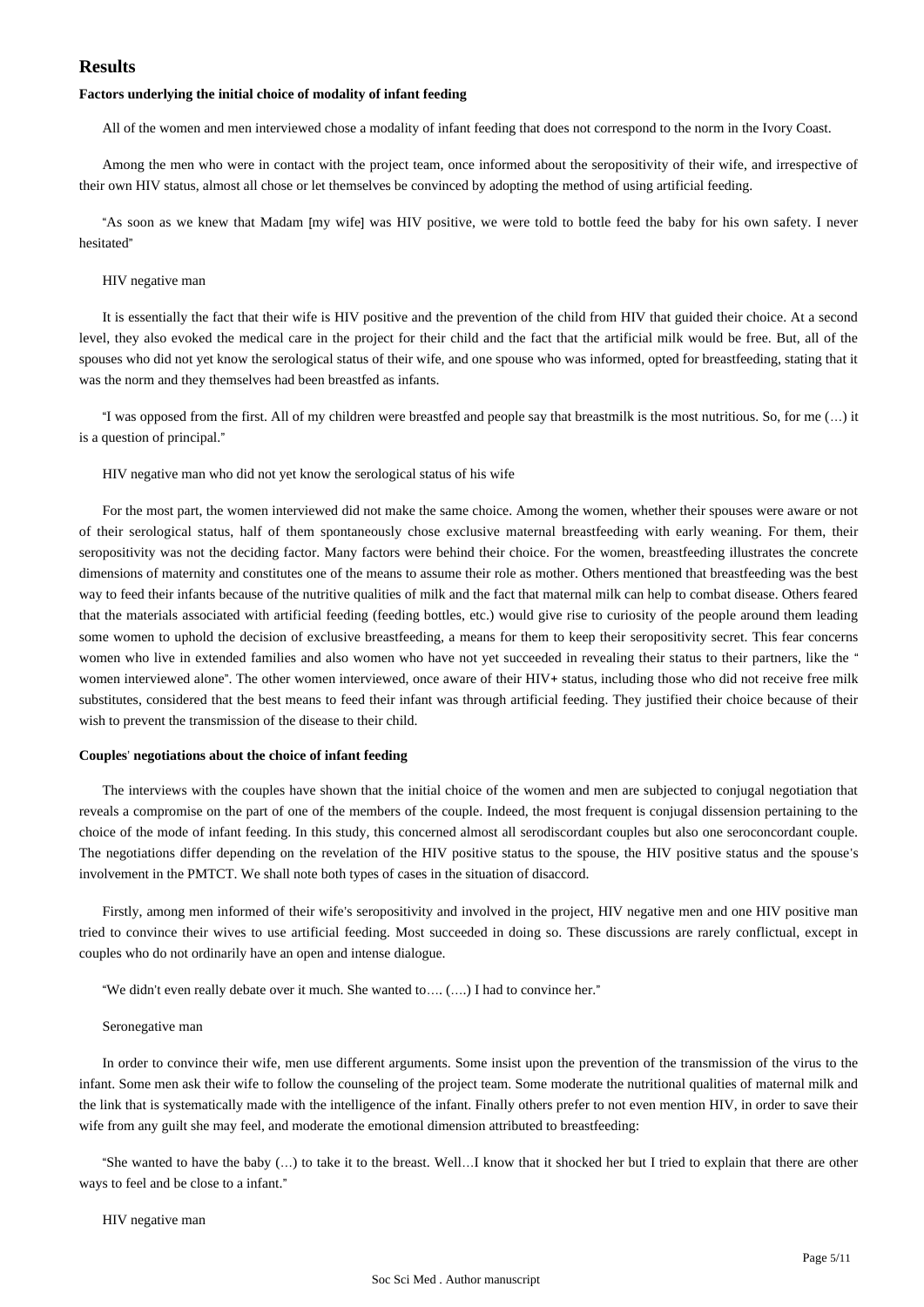These men are able to convince their wives to use artificial milk. The women suffer but let themselves be convinced.

"It hurt…I didn't want to, but…his daddy told me over and over again… so I accepted. (…) I have wanted a baby for so long. Thank God, I have my baby now. He said no! You mustn't breastfeed him! If you breastfeed, the infant will be contaminated. (...) so, I accepted."

In the second type of case, concerning two couples, the women imposed the choice of artificial feeding on their HIV negative spouse, specifically when they had not been able to reveal their seropositivity to their spouse who were in favor of breastfeeding. These situations are always conflictual. Only the revelation of their seropositivity allowed them to convince their spouses. For example, a HIV negative spouse persistently attempted to dissuade his wife from using artificial milk to the point where she had considered leaving the conjugal home to carry out her choice. As soon as he was informed about her serological status, he immediately accepted the choice of artificial feeding regretting that she had not told him at the birth of the child.

"[it was] source of great conflict (…) but when I found out, I accepted. When I asked why she was giving the bottle, she wouldn't say anything, she would just go on feeding him the bottle."

Inversely, in the case of seroconcordant couples, the couples often agree immediately about the choice of artificial feeding for their infant. Their common priority is to protect the infant from the risk of HIV. The social context does not, however, provide easy ground to carry out such a choice.

In the case of "women interviewed alone", it appears that when the spouse is not informed about their seropositivity, women are forced to find ways to enforce their choice of bottle feeding. Some claim mammary disorders. Others, who did not live in the same household, develop economic projects in order to stay independent. In these situations, the fathers accept this feeding method.

"When I was pregnant, I was no longer selling. I thought for a while. I wondered what I was going to do to earn money to buy milk for my baby. So, I thought…I'll start coconut up again [selling] (…) he doesn't participate in anything"

Then, we have observed that when men are informed of the HIV infection of their wife and then convinced of the necessity of adopting alternatives methods to breastfeeding, they find a way to impose their choice.

#### **Perception and practice of infant feeding**

Analyzing the manner in which women and their spouses perceive and manage artificial feeding reveals the way women feel about maternity. It also shows how the practice of artificial feeding involves the man in the infants' caretaking while uncovering their perception about paternity and their conjugal relationship. When they begin the artificial feeding, most women mention a moral suffering connected with the tension they feel between the regret to not breastfeed their infant and the necessity of protecting it from HIV. In this context, men claim to support their wives. The women confirm. The statements of all of the women have shown that the particular feeling of not being able to feed their infant in the manner they see as the best is the reason for their suffering. Some express a sentiment of guilt because they cannot breastfeed their baby. Messages from the breastfeeding promotional campaigns reinforce the stigmatization and further destabilize the women in their bottle feeding practice:

"It's ok…but the last time they made the film "Qui fait ça" (…) they spoke about artificial milk and then mother's milk. She [my sister] and her children started to complain [about my choice] They said the mother's breast is good, that I shouldn't give the bottle to the infants."

One woman expressed her fears about the risks of bottle feeding rendering her infant unintelligent to her husband, but he reassured her.

Once the period of bottle feeding finished, a few women state that they wanted to breastfeed their infant but all say that they did not, that they do not regret having bottle fed their baby and explain this through the healthy state of their infant. The partners interviewed share their opinion, with the exception of one man who did express certain regrets considering that the practice had rendered the infant turbulent.

Only one couple expressed their regret about the feeding method. They had chosen the method of exclusive breastfeeding with early weaning. The woman stated:

"I decided (…) it was because I didn't want my in-laws to know (…) I regret."

Her spouse, who had not known about his wife's HIV+ status at the time of birth, also regrets this choice.

The experience of artificial feeding is articulated around certain material conditions. The majority of the women having used the bottle speak of it as a constraining practice. They complain about the schedule to be respected, about having to get up at night, about hygenic requirements concerning the feeding bottle, about the baby crying, and the number of utensils associated with the practice rendering movement difficult.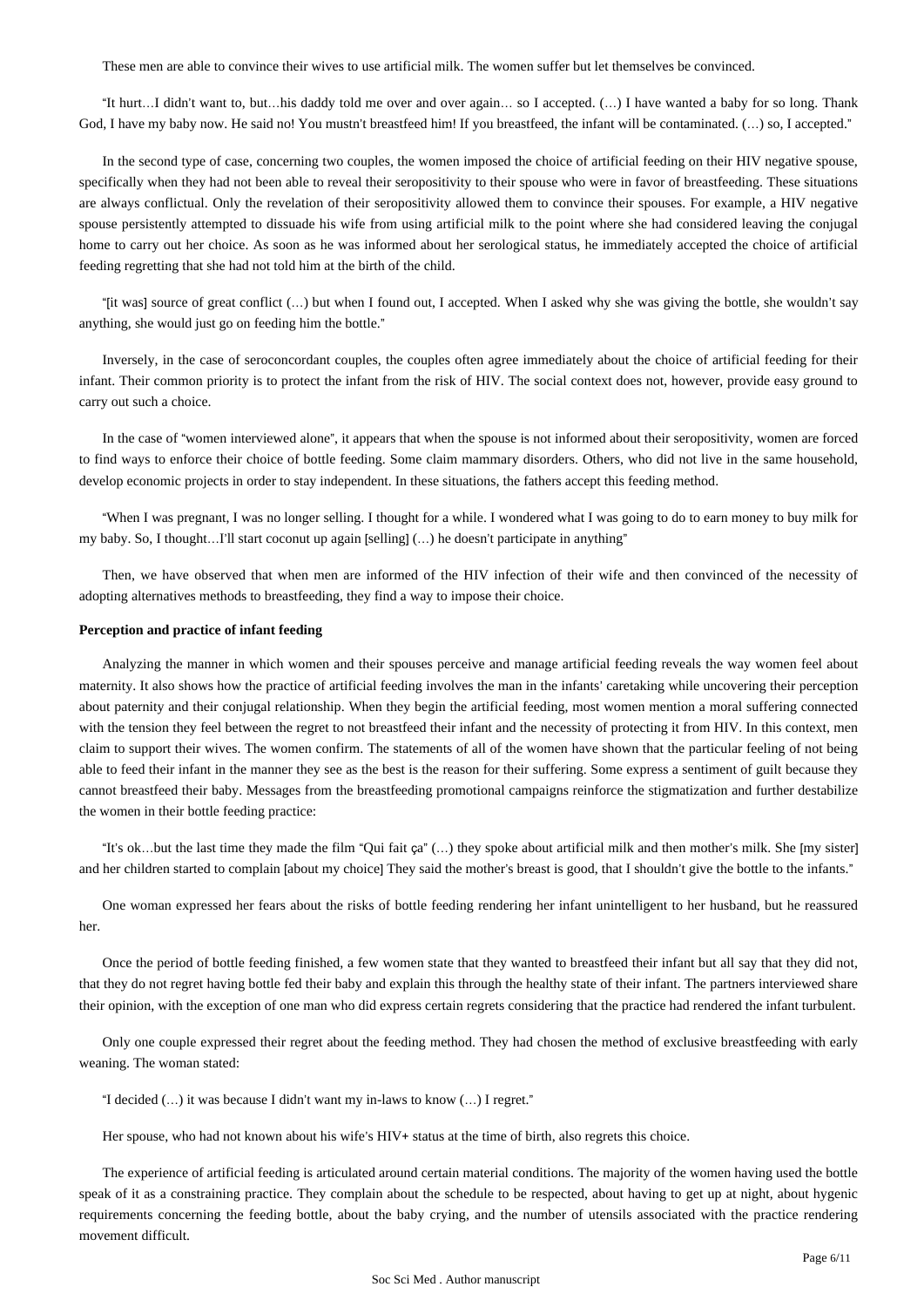The interviews with the spouses have revealed that their idea of the fatherly role drove them to participate in the care of the infant. Some followed, along with their wives, the training sessions organized by project nutritionists on how to prepare and use the bottle and do not hesitate to remind their wives of the counseling given.

Women confirm the active involvement of their partner with the material organization and have described their husband's presence as reassuring.

Some women state that their spouses prepare or help in preparing the bottle:

"At first it was hard, you have to get up at night, so we had to encourage each other to get through it. Even at 6am, he was the one to take care of everything. We take turns during the day when he is here, and at night."

Three fathers also take turns with their wife to bottle-feed their infant. One reveals his feelings about conjugal relationship when saying:

"Every time that she feeds or even washes the baby, I am right there with her (…) and when I can, I do it because I think that she must get tired sometimes, too."

#### HIV negative man

In the same way, women's statements, as well as those from men, have shown that most fathers watch over the correct process of artificial feeding, particularly when they think that their wife does not respect the hygienic conditions advocated or when they fear that the infant will suckle at the mother's breast during the night. The practice of artificial feeding thus entails a greater participation of the men in the care of the child. The constraints associated with bottled feeding, are often worsened by the residential situation and the number of infants to feed. One mother of triplets who lives in a shared courtyard explained that she is confronted with complaints from her neighbors when the baby cries while she is preparing the bottle in the night.

Certain women do not have the support of their partners in the material management of artificial feeding, the determining element being that their spouses are little or not involved in the project. Some men are informed about the HIV positive status of their wives, others are not. The situation concerns for the most part the "women interviewed alone". Their need for support, to prepare the artificial milk, for example, leads them to think differently about revealing their HIV positive status to their partner, and to multiply their attempts and strategies to do so.

"It is difficult to keep inside. But, I have to wait to wean the baby because he is paying for all of this, the bottles and stuff…"

#### **The couple**'**s choice for infant feeding faced with social pressures**

Almost all couples and "women interviewed alone" were regularly confronted with critiques from their family and people around them when they bottle fed their infants. These comments, mostly directed towards the women, criticized the practice of bottle feeding and its consequences on the intelligence of the infant, irrespective of the choice of the parents. In some cases, women were ostracized:

"because I wasn't breastfeeding my children… she [sister] didn't even say hello to me."

In this context, many women whose partners are informed of their HIV positive status and are involved in the project, state that they were supported by their spouses who helped them face social pressures and follow the recommendations advocated by the PMTCT team. The men, whatever their serological status, confirmed.

"I went to tell my husband. It was a difficult choice. Around us, what will the people say? But finally, we chose artificial milk. (…) they [the people around them] had a hard time accepting it (…) but he [my husband] was strong enough (…) and now, everything is ok."

A woman "interviewed alone" whose husband has participated in a counselling

The men support their spouses in several ways. Most of them help their wives to find ways to answer questions or comments from the people around them without revealing their HIV positive status. The couple becomes closer through their struggle against the pressures from the people around them. One woman said:

"We pretend that we are listening to what she [mother-in-law] says but when she turns the other way, we do what Ditrame [the personnel from the project] told us to do."

HIV positive man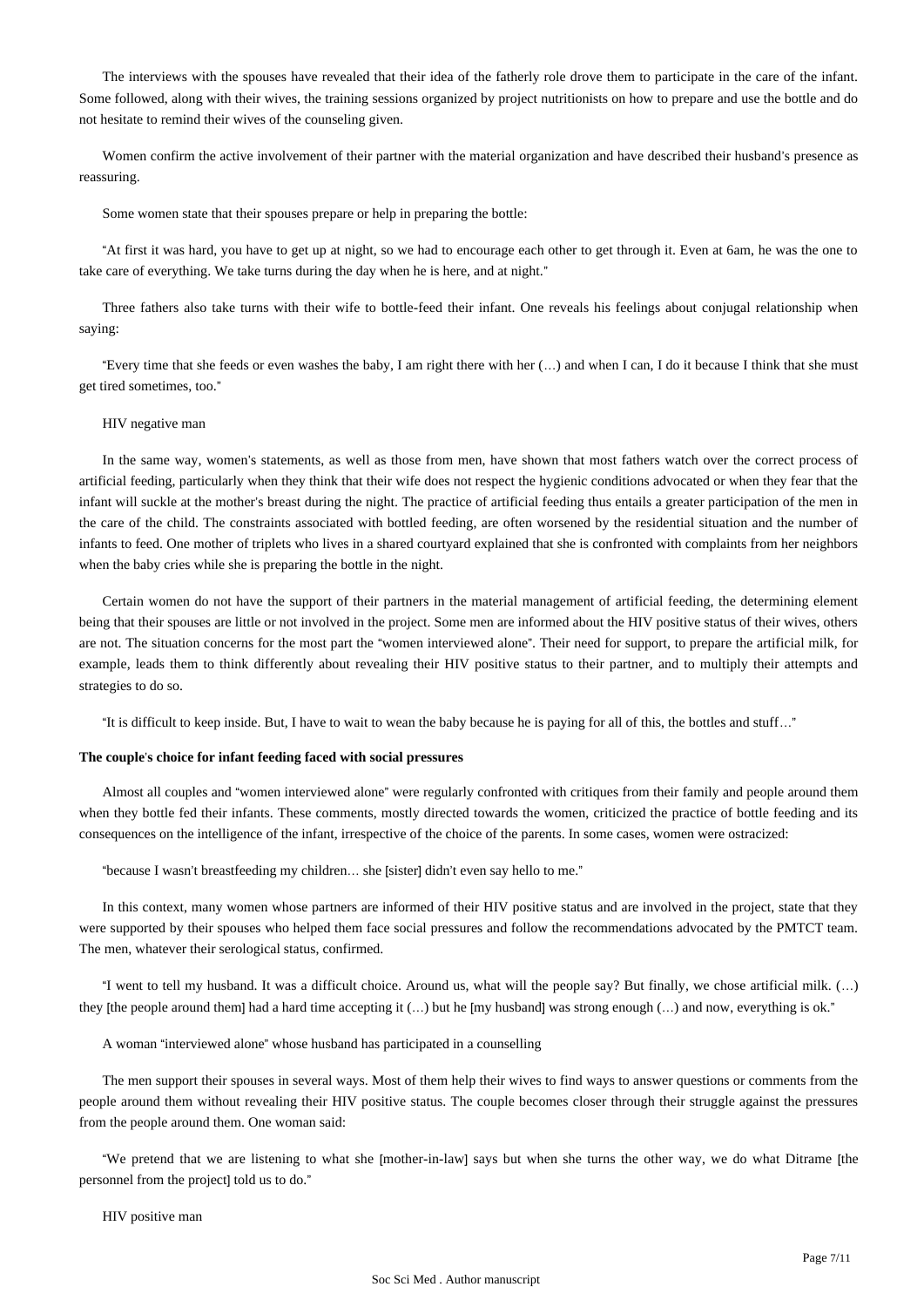This conjugal complicity is often presented by the woman as reassuring.

When the comments persist, certain spouses take the blame off of their wives by publicly announcing his part in the decision to choose artificial feeding (« We chose … ») or by taking on the entire responsibility, as one HIV positive spouse said:

"I tried to make them understand that it was a decision that I made and that it was none of their business"

Two women declared that without the support of their partner, they would have given in to the social pressures, which reveals the precariousness of their choice.

Less frequently, the positive role of the man is also mentioned by some "women interviewed alone", despite the fact that their spouses have no contact with the project. More rarely, when men have very little contact with the members of the PMTCT project and the couple discusses little about the feeding of the infant, women alone must manage to impose their choice of artificial feeding to those around her. Like this woman who responded when she was told that her child would not be intelligent:

"God created man. If you were born intelligent, the child will be born intelligent. If you were not born intelligent, you will remain like that."

Only one woman interviewed said that she had never suffered from the remarks of the people around her. We shall note here that the spouse had a significant role in "preparing" the people around them in regards to this practice. Women are also confronted with remarks and comments at the moment of weaning because it is earlier than the norm in the Ivory Coast. In this case, the spouse, as soon as he is informed of the HIV positive status of his wife, offers his support in the same manner.

#### **The role of the PMTCT project medical team on the parents**' **choice of infant feeding**

The testimonies of the women and men interviewed have shown the impact of the team project on the implementation of the recommendations concerning feeding. The ways in which women but also their spouses experience, each at their own level, their participation in the PMTCT project creates favorable conditions for adopting preventive practices. The women interviewed state that they are in frequent contact with project personnel during medical follow-up and outside of medical visits. Once informed of the serological status of their wives, almost all of the spouses interviewed and one spouse of a "woman interviewed alone", became involved in the project. Most men accompanied their wives to medical visits or to asked for information from the team personnel at their own initiative.

One seronegative spouse insisted upon the importance of being involved in the project along with his wife and on the necessity for him to receive the same information:

"The partner should be present so they get the same information (…) as the women. The women may forget, (…) she isn't calm (…) if both are informed, when one forgets, the other can remember, at least."

A minority of them said that they went on their own to ask for information and discuss with the project team members.

Almost all couples who are both involved in the PMTCT project speak of its importance for them. The women and the men interviewed insist upon the benefits that the project provides, apart from the medical follow-up for the woman and infant. These benefits are first and foremost of a cognitive order: the medical team provides them with information about transmission, prevention, and treatment and is always available to answer their questions.

"They gave us all the information and advice we needed."

In addition, the psychological support through individual consultation or group discussions is also appreciated. The fact that the artificial milk is free is also mentioned as a benefit to the program. This was expressed more by men than by women. The women insist upon the quality of their interactions with the project team and describe them as being particularly strong. Women speak of warm relationships and of attentive teams where she is listened to, supported, and reassured.

"When I am here, …they are like family."

Most women speak of the positive impact that the project has had on the manner in which she experiences her HIV positive status. Men also appreciate the quality of interactions and perceive the project as a space of sociability:

"When I come here, I am welcomed. There have been moments when I have thought that I would be better spending time here. Everybody smiles at you, giving you the impression that it is not the end of the world."

HIV positive man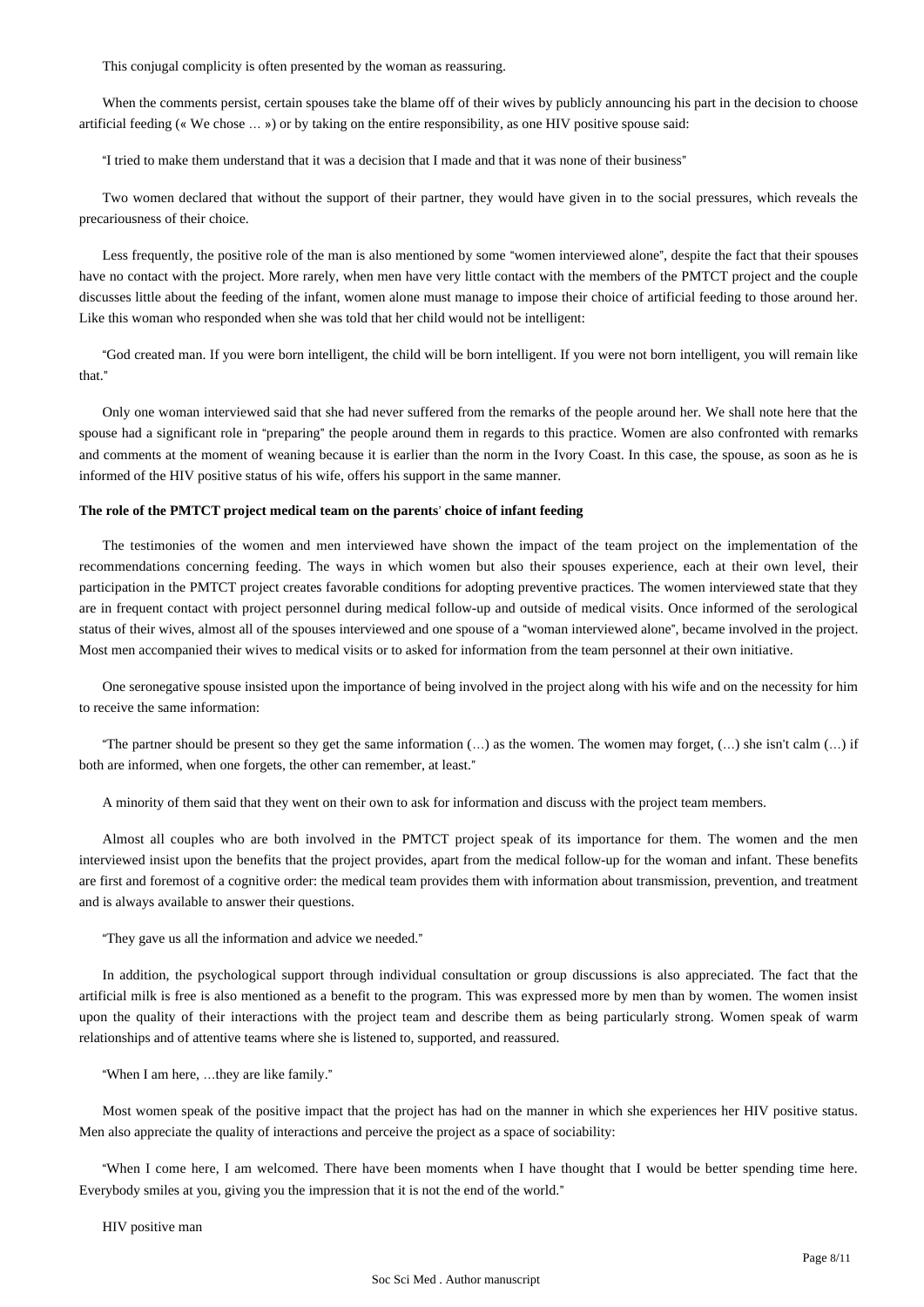Secondly, and consequently, the PMTCT project and the place that the project team accords to the partners allows for a conjugal dialogue about the recommendations concerning infant feeding. Almost all of the couples interviewed and 5 women said that they discuss the prevention advice together. The fact that the partners are in contact with the project team and that they sometimes accompany their wives contributes in making the project a shared experience. This makes it easier for women to speak with their spouses about the advice received. The spouses confirm:

"(…) [when] she comes, she tells me about it: 'this is what they told me, this is what we need to do'."

#### HIV negative man

The partners depend on their wives for information and sometimes ask them what they have been told by the team.

Thirdly, through its normative function, the project team becomes a reference group for the couple. Testimonies have shown that there is strong adhesion to the information from the team and that the representations that are not conform with biomedicine disappear from their discourse. Women refer to the project to justify their practices or when they need information. Men adopt similar attitudes:

« I repeat the hospital's instructions and tell [my wife] to follow them… »

HIV positive man

### **Discussion and Conclusion**

#### **Study limitations**

This analysis, conducted on a small scale, is illustrative. It is therefore not an exhaustive representation of the situation of couples in the Ivory Coast. Moreover, the couples that we have interviewed have a special status in that they were particularly receptive to the study.

Examining the way in which men and women manage the infant feeding options for prevention in a context of HIV transmission prevention reveals the different attitudes and common experiences of women and men.

These differences appear first on the decision-making level. For women, most decisions are taken in contradiction to the image of the " good mother" and the judgement of the people around them which leads them to let aside HIV prevention. Women's fears and hesitations reveal the difficulty of their choice. (Desclaux, Crochet, Querre & Alfieri, 2006 ). This is not the case for their spouses. Indeed, once informed about the HIV positive status of their wife and after having accepted, they unwaveringly decide to prevent any risks. These differences in their positions are also manifested in the way in which artificial feeding is put into practice. We can present the hypothesis that if HIV transmission prevention through maternal breastfeeding is the preventive advice that has been more attractive, the status of father and spouse, as is the case in several African societies, offers the man the voice and a more weighty decision than that of their wife. The pressures from the people around them are thus weaker for them. Once their decision made, the man's position is firm concerning artificial feeding. Their supporting arguments stem from the biomedical model conveyed by the project. This attitude shows their distance from cultural norms.

The fact that milk substitutes are free also seems to play a role in the construction of the men's attitude. Interviews with "women interviewed alone", interviewed after 2003, when formula was not any more free of charge, allow us nevertheless to weigh the role of this economic factor in the men's attitude. Indeed, in certain cases, fathers choose not to oppose the choice of artificial feeding, despite its cost.

The temporal dimension in which the individuals inscribe their practice can also be a determining factor. The couples we met live the choice and the practice of artificial feeding according to a different temporality. The women live this experience more in the present whereas the men think more by projecting into the future they wish for their infants, in which their identity as father will find its full expression.

The particular involvement of the men interviewed in the feeding choices for their infant must be examined from their understanding of their role as a father, which leads them, in various ways, to participate in caring for the infant. Their attitude concerning the choice and the practice of artificial feeding could be tied to this "new paternity" being constructed in Africa. But men are also spouses. The role that they have in supporting their wives could be inscribed in this « new conjugality » that links, in certain cases, regular and supported dialogue along with manifestations of love, tenderness, and close support (Tijou Traoré, 2006 ). The men interviewed who are involved in the project, construct a positive and active role in the prevention of HIV in regards to their wife as well as their infant. Our data has illustrated their supportive role in the organization of alternative options to maternal breastmilk, as well as the management of social pressures and in providing moral support to their wives. Their attitude makes it easier for women to put prevention counseling into practice. However, we have seen that some women do not always require a supportive relationship with their spouse to adhere to project advice.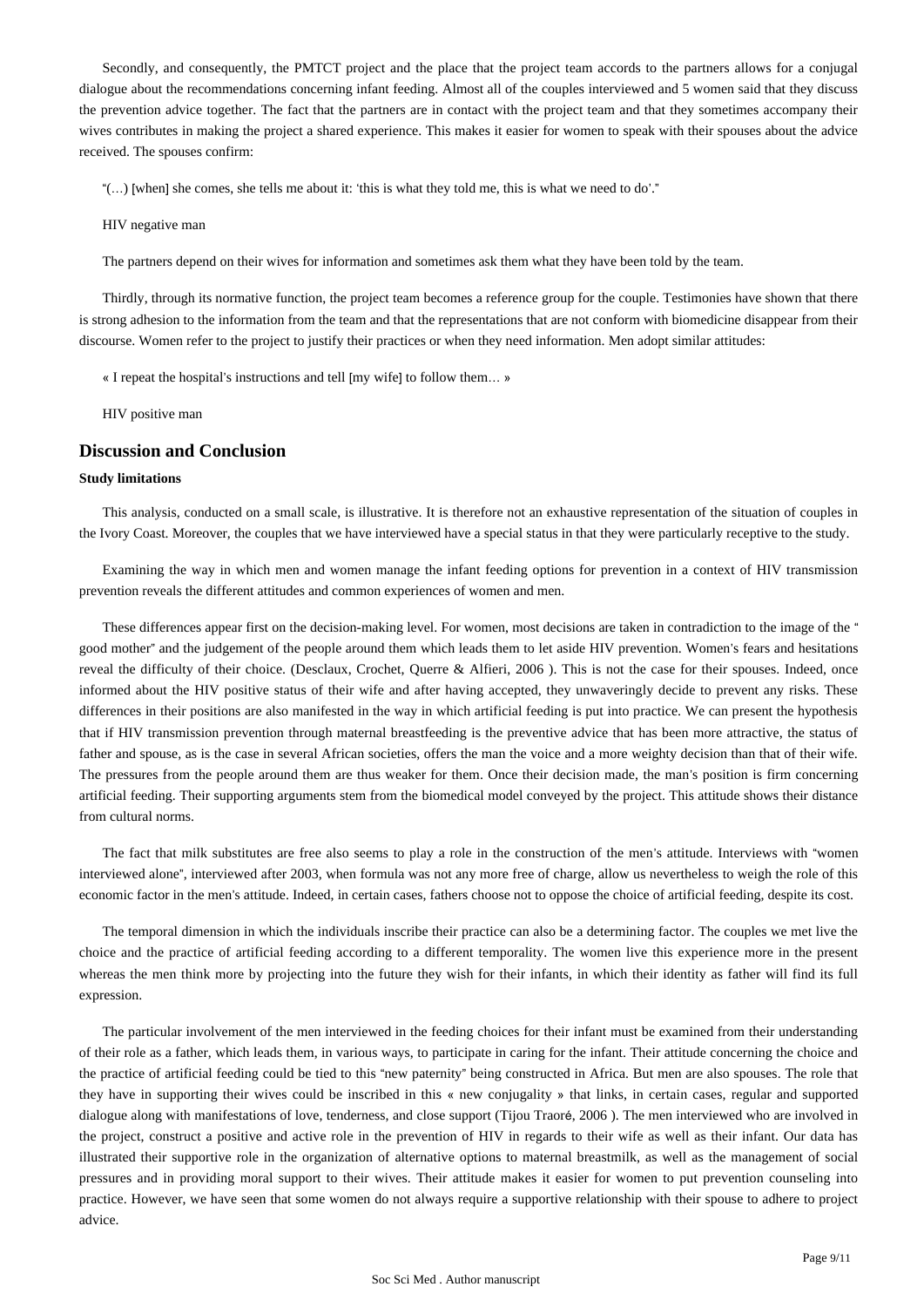Unequal power relations often underscore the construction of this role (Héritier, 2002 ), seemingly resulting from tensions between the ideas of maternity and paternity. Even if in certain conjugal configurations, the women are able to impose themselves before their husband and dictate their choice, most often this is not the case. We have observed here that men's attitudes and behaviors concerning artificial feeding reveal elements of masculine domination in domestic life.

The project team that partly supports the construction of these masculine attitudes allows us to understand the involvement of men. But the couple also shares common experiences linked with the project. All of the people interviewed perceived the experience and their relationship with the staff in a positive manner. The diffusion of specific recommendations, information about preventing HIV, the medical care, and material provided, furnish a framework that women and men alike appreciate. This relational quality with the project team is all the more appreciated because it is quite contrary to the relations between health care providers and seekers generally observed and described in Sub-Saharan Africa (Gobatto, 1999 ).

In conclusion, this analysis illustrates the complexity involved in the mother's application of preventive counseling. It calls into play three groups of actors interacting in one system: men, women, and project team. Depending on their positioning and interaction, different and various situations concerning HIV prevention may appear.

## **Practical implication**

It is important to not leave any one party (women, men, and project personnel) out of this system. It is essential to involve all three actors and to reason in terms of the couple for the optimization of the PMTCT program. The central aspect is the dynamic of power in the couple, and more widely, the nature of conjugal relations. Indeed, according to the decisional power of women and their capacity or their possibility to impose themselves in the conjugal relation, the involvement of the spouses in counselling related to feeding may exacerbate existing unequal relations between women and their spouses. The quality of the relationship between the PMTCT project personnel, the HIV positive women, and their partner constitutes a second central aspect. The success in counseling for the couple depends on the quality of this relationship.

## **Ackowledgements:**

We thank Tai Walker and Jessica Hackett for the translation.

## **Footnotes:**

<sup>1</sup> We refer here to PMTCT activities that must be offered on a daily basis by health workers. (Pr Timité Konan, Journées PAC-CI, Abidjan, 31/05/07).

<sup>2</sup> PMTCT Research program, ANRS 1201/1202. Principal investigators: François Dabis, Valériane Leroy, Marguerite Timite Konan, Christiane Welfens Ekra.

<sup>3</sup> Research program: Connaissance du statut sérologique maternel vis-à-vis de l'infection par le VIH et comportements en matière de sexualit é, de procréation et d'alimentation du nourrisson à Abidjan, Côte d'Ivoire ANRS 1253. Principal Investigator: Annabel Desgrées du Loû, Benjamin Zanou, Valériane Leroy, Christiane Welffens-Ekra.

4 We thank Hélène Agbo, Brigitte Ehouo, Antoine Gnonziba and Nestor Kouamé for the collection of the qualitative data.

5 Research program ANRS 1271: Déterminants de la transmission du VIH par l'allaitement. Etude multidisciplinaire et multicentrique. S ocial sciences section, coordinated by A. Desclaux in collaboration with partners in each study site. In Abidjan: INSERM 593, ISPED, Université Bordeaux 2 (Valériane Leroy, coordinator).

<sup>6</sup> To facilitate reading, this group of women will be designated as "women interviewed alone". Their partners had not been met in the framework of the interview.

7 Both research projects were submitted to national Ethics committee. The projects complied with usual ethical recommendations: confidentiality was guaranteed and respondants signed an informed consent form.

## **References:**

- Becquet R , Castebon K , Viho I , Ekouevi DK , Béquet L , Ehouo B , Dabis F , Leroy V . 2005 ; Infant feeding practices before implementation alternatives to prolonged breastfeeding to reduce HIV transmission through breastmilk in Abidjan, Côte d'Ivoire . Journal of tropical pediatrics advance access published . 20 : 1 - 5
- Becquet R , Bequet L , Ekouevi DK , Viho I , Sakarovitch C , Fassinou P , Bedikou G , Timite-Konan M , Dabis F , Leroy V . 2007 ; Two-year morbidity–mortality and alternatives to prolonged breast-feeding among children born to HIV-infected mothers in Côte d'Ivoire . PLoS Medicine . 4 : (1 ) e17 - e31
- Bonnet D . 1988 ; Corps biologique, corps social . Procréation et maladies de l'enfant en pays mossi, Burkina Faso . Paris Editions de l'ORSTOM ; 110 -
- Coulibaly Traoré D , Desclaux A . Editor: Desclaux A , Taverne B . 2000 ; Pratiques et perceptions des femmes séropositives à Abidjan et à Bobo-Dioulasso . Allaitement et VIH en Afrique de l'Ouest. De l'anthropologie à la santé publique . Paris Karthala, Médecines du Monde ; 355 - 384
- Coutsoudis A . 2005 ; Breastfeeding and the HIV positive mother: the debate continues . Early Human development . 81 : 87 93
- Dabis F , Becquet L , Ekouevi DK , Viho I , Rouet F , Horo A , Sakarovitch C , Becquet R , Fassinou P , Dequae-Merchadou L , Welfens-Ekra C , Rouzioux C , Leroy V . 2005 ; Field efficacy of Zidovudine, Lamivudine and single-dose Nevirapine to prevent peripartum transmission of HIV. The ANRS 1201/1202 Ditrame Plus study, Abidjan, Côte d' Ivoire . Aids . 19 : (3 ) 309 - 318
- Datta K . 2007 ; « In the eyes of a child, a father is everything »: Changing constructions of fatherhood in urban Botswana? . Women's Studies International Forum . 30 : (2 ) 97 - 113